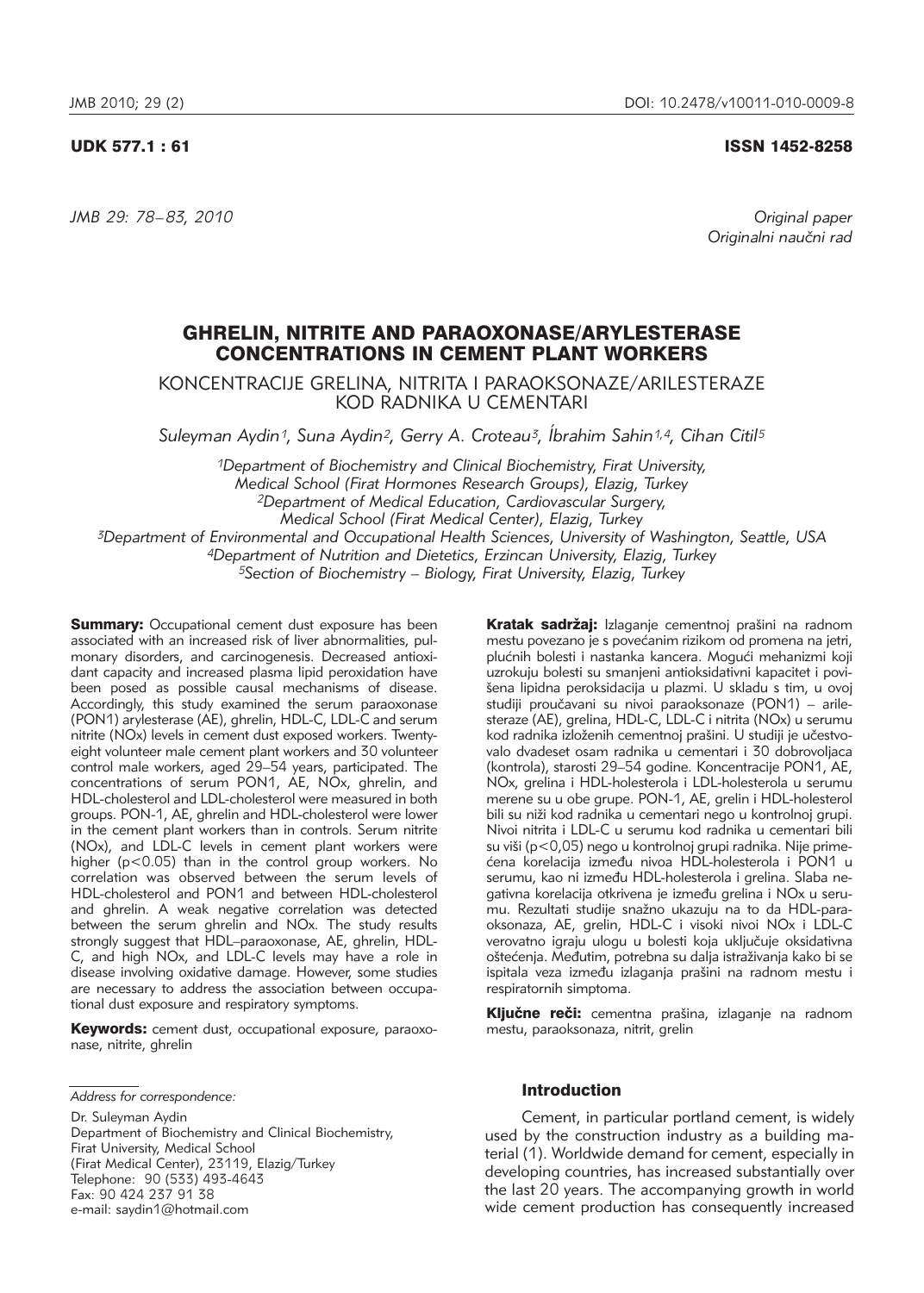the number of workers exposed to airborne cement dust. Cement dust contains many constituents of varying toxicity including: calcium oxide (62-66%), silicon oxide (19–22%), aluminum trioxide (4–8%), iron oxide  $(2-5%)$ , magnesium oxide  $(1-2%)$ , crystalline silica, sulphur oxide and other alkali oxides (1). In addition, trace metals such as chromium are typically found in small concentrations (1). Worker exposure occurs primarily through the respiratory route, but dermal exposure can also result in adverse health effects. There are numerous reports on the adverse health effects of cement dust in both animals (2), and humans (3–9). Liver abnormalities (4), pulmonary disorders (2), carcinogenesis (5-8), decreased antioxidant capacity and increased plasma lipid peroxidation have been reported among cement factory workers (9).

There is considerable evidence for the harmful effects of cement dust in living systems (2–9). The altered generation and metabolism of NOx, PON1, and ghrelin may potentially play a role in the etiology of diseases that have been found to be associated with occupational cement dust exposure. However, no studies have been published examining the high density lipoprotein-cholesterol (HDL-C), and ghrelin levels of workers exposed to cement dust.

Lipid oxidation is believed to occur in response to increased oxidative stress or a deficiency of endogenous antioxidants. Human serum paraoxonase (PON1), a lipophilic antioxidant, is linked with HDL-C (10). Tobacco consumption is an environmental exposure which has been reported to depress PON1 activity and concentration (11, 12). PON1 is believed to play an important role in low density lipoprotein (LDL) protection against oxidation *in vivo*. Also, it has been recently reported that the interaction between the immobilized form of ghrelin and HDL-C was also inhibited by paraoxan, a substrate for the esterase PON1 (12).

Human ghrelin (hunger hormone) is a novel peptide hormone, which is predominantly synthesized in the stomach (10, 12, 13), but it is also synthesized in several other tissues including the central nervous system, kidney, heart, parathyroid glands, the small and large intestines,  $\alpha$ -cells of the pancreatic islet  $(14)$ , placenta  $(15)$ , and salivary gland  $(16)$ . It stimulates growth hormone (GH) secretion and acts as a signal for the regulation of food intake, energy expenditure and fat accumulation, and body weight gain (12, 17).

Increased oxidative stress impairs endothelial function and is thought to mediate vascular disease (18). Vascular function is dependent upon the balance of oxidant and antioxidant mechanisms, which determines endothelial function. Endothelial function is usually defined as nitric oxide (NO) production and/or bioavailability. Nitric oxide is a potent vasodilator and cytostatic agent (18, 19). Also, it has been reported that LDL, especially ox-LDL, is a potent inhibitor of endothelial function (19, 20). The mechanisms by which LDL inhibits endothelial-derived NO activity include the down-regulation of endothelial NO expression (20, 21), decreased receptor-mediated NO release (20), and NO inactivation via increases in  $O_2^-$  production (22, 23). Indeed, endothelial dysfunction is a hallmark of hypercholesterolemia and is rapidly improved by cholesterol reduction (24).

The objective of this study was to evaluate serum arylesterase (AE), PON1, ghrelin, HDL-C, LDL-C, and NOx in male, non-smoking cement factory workers employed in the profession for at least 10 years.

## Materials and Methods

## *Subjects and Sample Collection*

Sera were from Dr. Aydin's biological fluids archives. The institutional ethics committee approved the study protocol. The exposed group was comprised of 28 non-smoking males, 29 to 54 years of age, who had been occupationally exposed to cement dust for at least 10 years. It was assumed that all workers in the cement plant were exposed to cement to the same extent (survey data). The control group included 30 non-smoking males of the same age group and socioeconomic status as the exposed subjects. Control group men were not occupationally exposed to cement dust or any known physical or chemical agent. The experimental design controlled for other potential confounding factors such as diet or physical exercise.

Intravenous blood samples were collected into tubes from all exposed and control subjects. All blood samples were collected at the same time (10:00 am), as Cummings et al. (25) found that plasma ghrelin levels rose by an average of 78% 1–2 h before the onset of each meal and fell to trough levels within 1 h after food was first consumed. Subjects were asked to remain fasting until blood was drawn. Thus, we examined serum total ghrelin level roughly before breakfast was eaten. HDL-C and LDL-C were determined using an automatic analyzer (Olympus AU600) in the Biochemistry Laboratory of Firat Medical Center, Elazig.

#### *Serum nitrite levels* (*NOx)*

Serum nitrite levels were determined using a colorimetric method (26). For this assay, the following reagents were added to 100  $\mu$ L of serum in an assay tube:  $250 \mu L$  of 100 mmol/L potassium phosphate buffer (pH 7.4), 50  $\mu$ L of distilled water, 50  $\mu$ L of 0.2 mmol/L FAD, and 10 µL of 12 mmol/L  $\beta$ -NADPH. The enzymatic reaction was initiated through the addition and subsequent mixing of  $50 \mu L$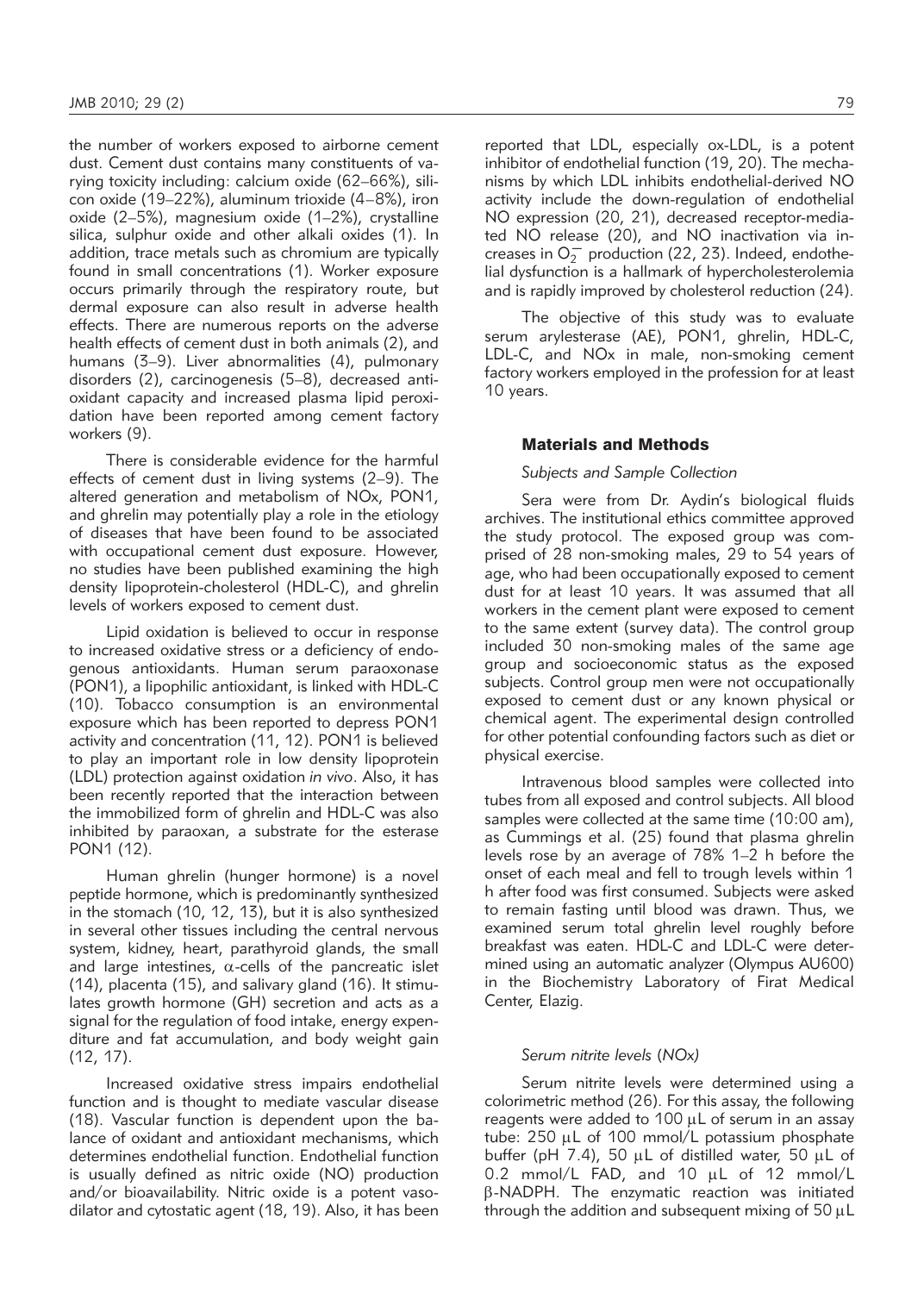of 500 U/L nitrate reductase. After mixing, the reaction was allowed to develop in the dark because FAD is photo labile. After a 45 minute reaction period conducted at room temperature, the absorbance at a wavelength of 340 nm was measured with a Techcomp, 8500 II spectrophotometer. Absorbance was converted to concentration using a calibration curve prepared with sodium nitrite in distilled water. Serum nitrate was measured as nitrite after enzymatic reduction by an improved method (26–28). Values obtained by this procedure represent the sum of nitrite and nitrate. Nitrate concentration was obtained by subtracting nitrite concentration from total nitrite + nitrate (26, 27).

#### *Assay of paraoxonase activity*

PON1 assays were performed without additional NaCl (baseline activity) and with 1 mol/L NaCl included in the assay buffer (salt-stimulated activity), by following the formation of p-nitrophenol by its absorbance at 405 nm. Assay buffer was 0.125 mol/L Tris-HCl pH= 8.5, 1.25 mmol/L CaCl<sub>2</sub> and 1 mol/L NaCl with a pH 8.5 (11). For each set of assays, a 6 mmol/L freshly prepared paraoxan (O,O-diethyl-op-nitrophenylphosphate; Sigma Chemical Company) substrate solution of 120 mmol/L paraoxan in acetone diluted with 0.125 mmol/L Tris–HCl was used. Paraoxan stock solution was handled very cautiously with protective measures. The assay tube contained  $750 \mu$ L Tris buffer,  $50 \mu$ L sera (1:2 diluted with water) and 200  $\mu$ L, 6 mmol/L paraoxan. The reaction was initiated at 37 °C by the addition of the substrate solution, and absorbance was continuously monitored at 412 nm, 25  $^{\circ}$ C, using a Techcomp, 8500 II spectrophotometer. The paraoxonase unit was defined as the enzyme quantity that disintegrates  $1 \mu$  mol paraoxan substrate in one minute (11, 19). The percent stimulation of PON1 was calculated as follows:

 $[(\text{Paraoxonase activity with 1 mol/L NaCl}) -$ (basal activity) / basal paraoxonase activity]  $\times$  100

#### *Assay of arylesterase activity*

Arylesterase (AE) activity, which is not affected by the presence of salt, was measured with phenyl acetate as a substrate as described earlier (10, 30). The assay tube contained  $750 \mu L$  0.1 mol/L Tris-HCl ( $pH=8.5$ ), 1 mmol/L CaCl<sub>2</sub> and 125  $\mu$ L 12 mmol/L phenyl acetate and  $125 \mu L$  serum (1:10 diluted with water). The absorbance was continuously monitored at 270 nm at 37 °C. Units were expressed as millimoles of phenyl acetate hydrolyzed per minute.

# *Hormone assay of serum ghrelin*

Serum immunoreactive ghrelin levels were measured in duplicate using a commercial radioimmunoassay (RIA) that uses 125I-labeled bioactive ghrelin as a tracer and a rabbit polyclonal antibody raised against full-length octanoylated human ghrelin (Phoenix, Europe, Karlsruhe, Germany), as described previously (25, 31). The assay detects both octanoylghrelin and des-octanoyl-ghrelin. Ghrelin concentrations were calculated from standard curves generated in the same assay with ghrelin, which is synthetically made with solid phase synthesis. Radioactivity of the prepared samples was measured with a gamma counter (Multigamma 1261; LKB Wallac, Turku, Finland).

# *Chemicals*

Ghrelin was purchased from Phoenix-Germany. Other chemicals were purchased from Sigma-Aldrich.

#### *Statistical analysis*

Student's t test was used for comparing results from the exposed and control groups. The data are expressed as arithmetic means  $\pm$  standard deviation (S.D.). *P* values less than 0.05 were considered significant. Pearson correlation coefficients were used to test the correlation between each of the two biochemical variables.

#### **Results**

The demographic characteristics and glucose data of the study groups are given in *Table I*. BMI (kg/m2) of subjects were as follows (*Table I*): Control: 23.93 ± 2.07; Cement workers: 24.07 ± 2.39 (*P*= 0.814). Blood serum concentrations of NOx, PON1, AE, ghrelin, HDL-C and LDL-C for the exposed and control study groups are presented in *Figure 1–3*. The concentrations of NOx and LDL-C in workers occupationally exposed to cement dust were higher (p<0.05) than those of the control group (*Figure 2* and *3*), whereas, PON-1, AE, ghrelin, and HDL-C were lower in the cement plant workers than in controls (*Figure 1–3*). No correlation was observed between the serum levels of HDL-cholesterol and PON1 and between HDL-cholesterol and ghrelin. A weak negative correlation was detected between the serum ghrelin and NOx.

Table I Demographic features and glucose levels of the subjects (n:58).

| Parameters                     |                   | Control (n:30) Cement workers (n:28) |
|--------------------------------|-------------------|--------------------------------------|
| Age (year)                     | $46 \pm 8$        | $47 + 9$                             |
| BMI ( $\text{kg}/\text{m}^2$ ) | $123.93 \pm 2.07$ | $24.07 + 2.39$                       |
| Glucose, mmol/L                | $4.8 \pm 0.5$     | $5.8 \pm 0.7$                        |

BMI, body mass index (as  $kg/m<sup>2</sup>$ )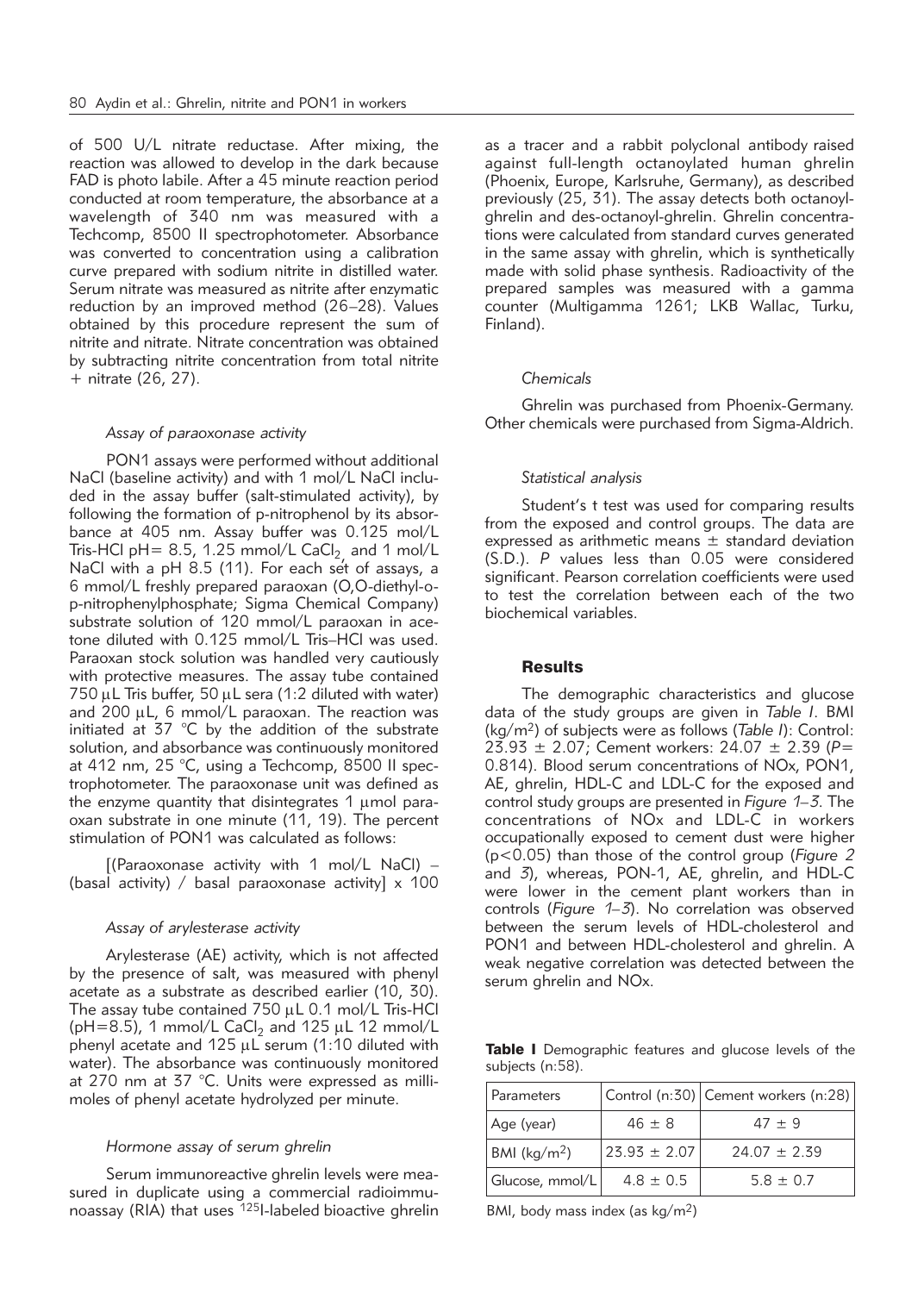

**Figure 1** Serum PON1/AE levels of groups, p<0.05 for cement workers vs. normal. AE: Arylesterase, PON1: Paraoxonase. Values are given as mean ±SD. All data points are the average of 28–30 data point.



Figure 2 Serum HDL-C and LDL-C levels of groups, p<0.05 for cement workers vs. normal. HDL-C: High density lipoprotein cholesterol, LDL-C: Low density lipoprotein cholesterol. Values are given as mean ±SD. All data points are the average of 28–30 data point.



Figure 3 Serum ghrelin and NO<sub>x</sub> levels of groups, p<0.05 for cement workers vs. normal. Values are given as mean ±SD. All data points are the average of 28–30 data point.

#### **Discussion**

In previous studies, airborne cement dust exposure has been shown to be the likely causative agent for several different adverse health effects observed in lab animals (3) and humans (2, 4–9). Higher incidences of respiratory symptoms (2), carcinogenesis (5–8), and liver abnormalities (4) have been reported among cement factory workers. Cement dust exposure has also been associated with both increased oxidative stress and decreased antioxidant capacity, which in turn can promote lipid peroxidation (9). Therefore, we examined the effect of occupational cement dust exposure on serum paraoxonase, an HDL-cholesterol-associated lipophilic antioxidant.

PON1 is continuously generated in physiologic conditions, and has been studied extensively in relation to cardiovascular diseases (32, 33). In the current study, PON1, ghrelin and AE activity were found to be significantly lower  $(p<0.05)$  in workers occupationally exposed to cement dust than in the control groups. This could be related to enhanced lipid peroxidation, (9) since oxidized lipids are reported to inhibit PON1 activity (34, 35). Decreased PON1 and AE blood serum levels observed in the cement dust exposed subjects could also have been caused by a change in HDL secondary levels or decreased protein expression as a result of tissue damage.

Although PON1 levels may be normal, serum PON1 activity would be lowered as a result of a change in synthesis or secretion of the HDL secondary. Also, it has been reported that the binding of HDL to ghrelin is inhibited approximately 50% by 1 mmol/L paraoxan, resulting in a  $K<sub>m</sub>$  that is proximal to that of PON1 for paraoxan (12). Therefore, it can be suggested that either ghrelin binds to the same active site as paraoxan or that the binding of paraoxan causes an alteration to an allosteric site where ghrelin interacts.

Alternatively, decreased PON1 levels in the exposed workers may have been a result of damaged cells expressing this protein at a considerably lower rate. Supporting this putative function is the report of inhibited microsomal PON1 activity in rats that were chronically administered  $\text{CCI}_4$  (36). Moreover, the decreased lipophilic antioxidant PON1 activity and ghrelin level observed in this study are consistent with an earlier study examining serum antioxidant levels in workers exposed to cement dust (9). PON1 is be lieved to play a central role in the inhibitory effect of HDL on lipid peroxidation. Lipid oxidation is believed to occur in response to increased oxidative stress or deficiency of endogenous antioxidants.

Although ghrelin is expressed in almost all tissues, its expression is highest in the stomach, where its secretion from A-like cells is up-regulated during fasting and hypoglycemia (17). The role of ghrelin in regulating the long-term energy balance in workers exposed to cement dust has not been investigated. In the present study, we observed a lower concentration of ghrelin in cement workers. Based on job descriptions, the exposed subjects are more physically active in their occupation than the control subjects. Ghrelin not only fulfills a hormonal function in the body, but also is an endogenous antioxidant (37). Therefore, ghrelin may have been used up by the body in order to eliminate the inflammation (18) and oxidative stress caused by physical activity and cement dust, and this may have caused a decline in the amount of ghrelin. Additio-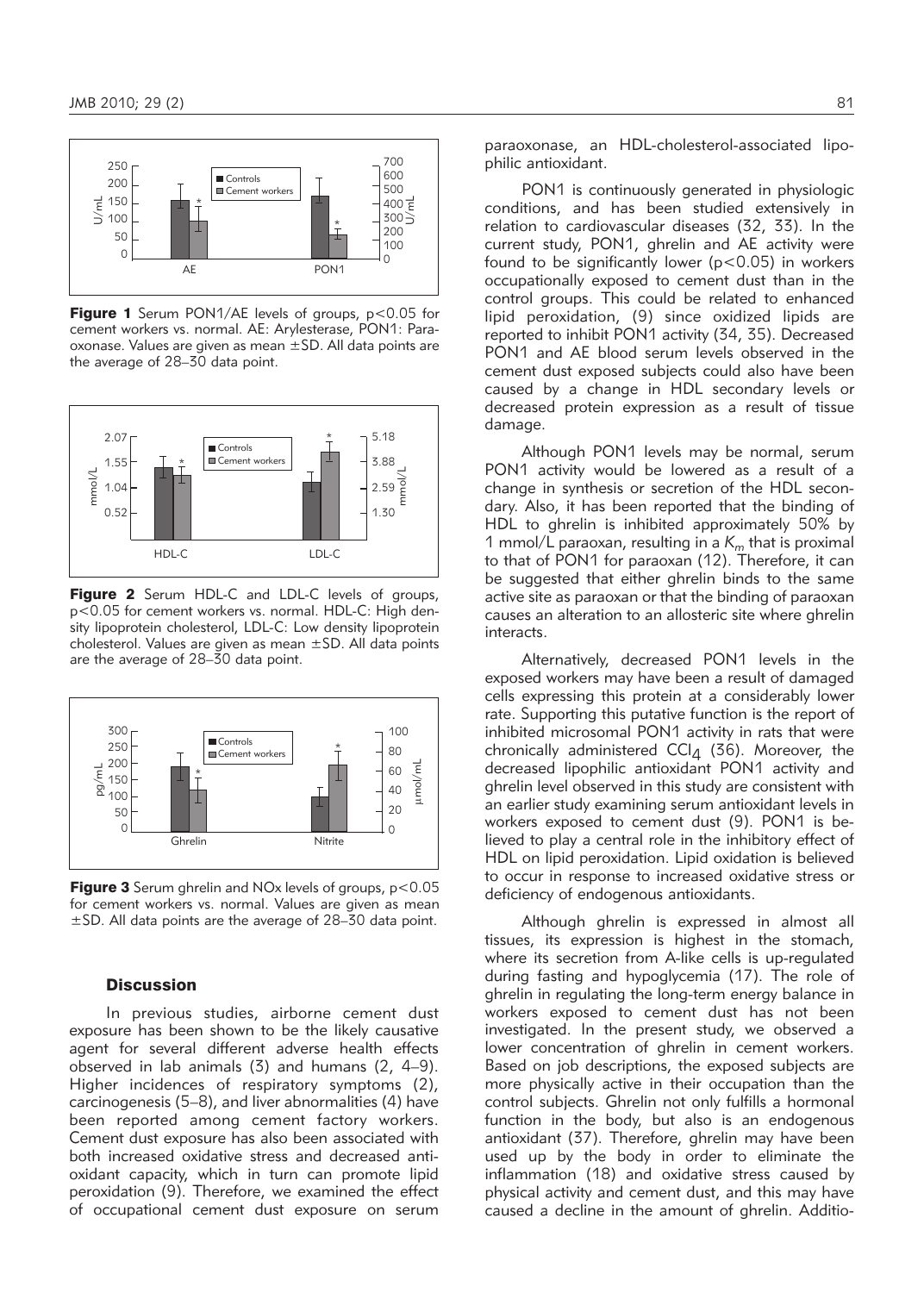nally, increases in glucose are accompanied by decreases in ghrelin. Increased glucose level observed in this study may also have brought about a decrease in ghrelin levels. Possibly, decreased ghrelin levels may be associated with energy regulation. All these reasons may account for the decrease in ghrelin amount either individually or in combination. Consequently, it is plausible that the exposed subjects' metabolism is not compensating for changes in energy homeostasis and a concomitant decrease in ghrelin production.

The significantly higher NOx levels observed in the exposed subjects' serum in this study may be the result of a generalized increase in NOx synthesis throughout the body; alternatively, increased NOx production could have been promoted by oxidative stress (18, 20). The latter explanation is consistent with an earlier study where significantly lower serum antioxidant levels were observed in workers exposed to cement dust (9). Long term cement dust exposure may enhance the endogenous production of superoxide anion as evidenced by increased serum levels of malondialdehyde, and decreased superoxide dismutase activity (9).

Excessive NO production has been shown to be associated with the progression of respiratory disease such as asthma in response to occupational dust

exposure (19, 38). Respiratory exposure to crystalline silica, organic dusts, and asbestos induces iNOS activity and the production of NO (19, 39). Up-regulation of NO production has also been reported in a silica inhalation study with rats (38). Furthermore, NO can react with superoxide anion  $(O_2^-)$  to form a reactive species, peroxynitrite (19, 39–41), a potent oxidant. In this study, the observed cogeneration of multiple reactive species confirms our previously reported high level of reactive oxygen species (ROS) in the cement workers (9). The overall observations of the study clearly indicate that serum LDL-C and NOx levels were significantly higher in workers exposed to cement dust as compared to the control groups. This finding is of significance, as NO is a highly unstable molecule and causes lipid peroxidation (39). The PON1 and ghrelin levels in cement dust exposed workers were found to be significantly lower than in the controls, suggesting that exposure to cement dust causes a reduction in the HDL-cholesterol-associated lipophilic antioxidant. Finally, the reduction in PON1 levels suggests a possible link between HDL-C and ghrelin interaction (42) which is consistent with results from a previous study where serum levels of antioxidant enzymes and plasma vitamins C and E in this occupationally cement dust exposed cohort were found to be significantly lower than those of an unexposed control group.

# **References**

- 1. Dietz A, Ramroth H, Urban T, Ahrens W, Becher H. Exposure to cement dust, related occupational groups and laryngeal cancer risk: Results of a population based case-control study. Int J Cancer 2004; 108: 907–11.
- 2. Mwaiselage J, Bratveit M, Moen BE, Mashalla Y. Respiratory symptoms and chronic obstructive pulmonary disease among cement factory workers. Scand J Work Environ Health 2005; 31: 316–23.
- 3. Landrigan PJ, Lioy PJ, Thurston G, Berkowitz G, Chen LC, Chillrud SN, et al. Health and environmental consequences of the World Trade Center disaster. Environ Health Perspect 2004; 112: 731–9.
- 4. Cortex PJ, Peixoto MA. Pulmonary and hepatic granulomatous disorders due to the inhalation of cement and micadust. Thorax 1978; 33: 219–27.
- 5. Olsen J, Sabroe S. Occupational causes of laryngeal cancer. J Epidemiol Community Health 1984; 8: 117–21.
- 6. Albin M, Jakobsson K, Attewell R, Johansson L, Welinder H. Mortality and cancer morbidity in cohorts of asbestos cement workers and referents. Br J Ind Med 1990; 47: 602–10.
- 7. Jakobsson K, Attewell R, Hultgren B, Sjoland K. Gastrointestinal cancer among cement workers. A case-referent study. Int Arch Occup Environ Health 1990; 62: 337–40.
- 8. Jakobsson K, Horstmann V, Welinder H. Mortality and cancer morbidity among cement workers. Br J Ind Med 1993; 50: 264–72.
- 9. Aydin S, Aral I, Kilic N, Bakan I, Aydin S, Erman F. The level of antioxidant enzymes, plasma vitamins C and E in cement plant workers. Clin Chim Acta 2004; 341: 193–8.
- 10. Barim AO, Aydin S, Colak R, Dag E, Deniz O, Sahin I. Ghrelin, paraoxonase and arylesterase levels in depressive patients before and after citalopram treatment. Clin Biochem 2009; 42: 1076–81.
- 11. Furlong CE, Li WF, Richter RJ, Shih DM, Lusis AJ, Alleva E, et al. Genetic and temporal determinations of pesticide sensitivity: role of paraoxonase (PON1). Neuro-Toxicology 2000; 21: 91–100.
- 12. Beaumont NJ, Skinner VO, Tan TM, Ramesh BS, Byrne DJ, MacColl GS, et al. Ghrelin can bind to a species of high density lipoprotein associated with paraoxonase. J Biol Chem 2003; 278: 8877–80.
- 13. Kojima M, Hosoda H, Date Y, Nakazato M, Matsuo H, Kangawa K. Ghrelin is a growth-hormone-releasing acylated peptide from stomach. Nature 1999; 402: 656–60.
- 14. Wierup N, Yang S, McEvilly RJ, Mulder H, Sundler F. Ghrelin Is Expressed in a Novel Endocrine Cell Type in Developing Rat Islets and Inhibits Insulin Secretion